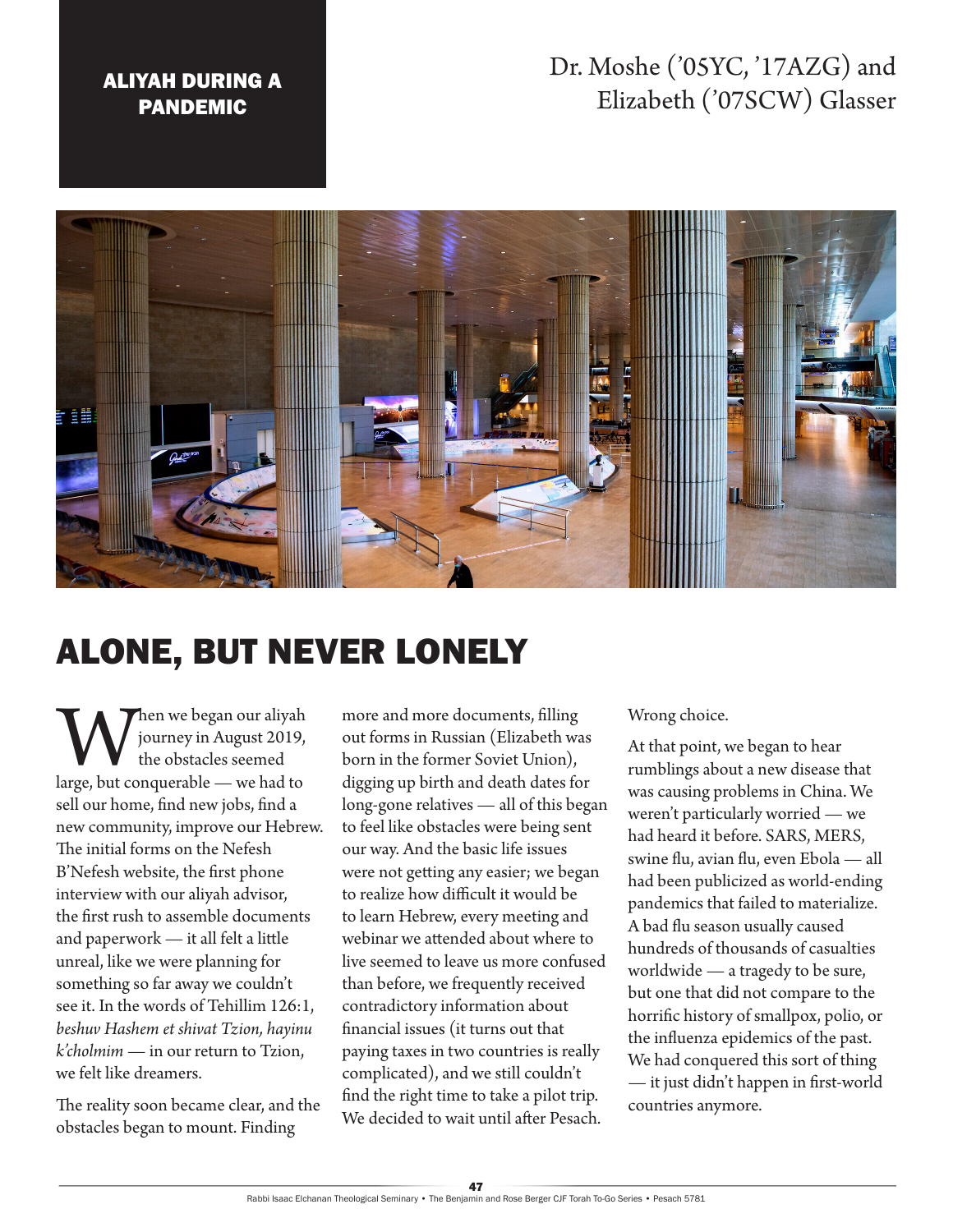## Right?

By the time schools and businesses began to lock down in late March 2020, we had already completed our paperwork and had the all-important Jewish Agency interview — the final step in the approval process. All we were waiting for was the "Mazal Tov" letter — the email that states you have been approved for aliyah and inviting you to apply for your immigration visa. It was at this time that we began to receive "advice."

Almost everyone who gives advice is well-meaning. They want to help. They want to contribute. They want you to benefit from their experience and their wisdom.

One of the constant complaints of the pandemic era has been the lack of clear instructions: when will schools open, what will the plan be, how will the government ensure safety, when will the vaccine be ready, how will we know what side effects will be risked. All these are important questions, and people feel justified in their rage against the system, or the government, or the authorities for failure to provide leadership and information in a timely fashion.

But here's the thing: No one actually knows any of those answers. No one knows whether it is safe to open schools, or whether the safety measures being recommended are really enough, or how effective the vaccine will be. No one knows the answers because these are questions we have never had to address before. No one alive has dealt with a modern, world-wide pandemic. Caution is good and science provided some answers, but the big questions, especially at the beginning, simply had no answers. So everyone provided their own.

The advice we received was generally that we should wait. Wait to leave, wait to sell our home, wait to go to Israel. You can't take a pilot trip, how can you go? You can't get a job, how can you go? You can't sell your home, how can you go?

These were important, and even urgent questions. Since the immigration visa is only valid for a limited time, applying meant that we were going. But how could we make such a permanent decision in times of such uncertainty?

It began to feel as though forces were marshalling against us, that the world was trying to stop us. Maybe we were being sent a message. After all, was this really so urgent? Couldn't we wait a little? We had never felt such intense pressure in the past. What was driving us now?

Making aliyah was something we had discussed in the abstract for a long time. We had looked into moving to a different community in the U.S., but every time we did, it felt like we were just trading one type of difficulty for another. The decision to make aliyah was not borne out of a lack of options — we had a wonderful life and home in New Jersey, good jobs, and a Nabisco factory just down the road that made the whole town smell like cookies. But as the desire to make aliyah grew, we began to see the urging everywhere. The tefilla is filled with the yearning for Eretz Yisrael. Stories of political instability in Europe and the unrest from the growing pandemic increased the feeling that the world was changing. We knew where we wanted to be.

For more than thirty-five years, our family had run a Pesach program. For us, making Pesach involved packing for Arizona or Florida, selling our

chametz, and running around for ten days, keeping our 800–1000 guests happy. Completely unrelated to the pandemic, we made the decision to shut down the company for Pesach of 2020.

Our very first Pesach at home in New Jersey was not as we envisioned, with everyone packing the in-law's home. It was instead each home alone, every family by themselves. Instead of 800 people at our seder, there were only three. And when we said, *hashata hacha, l'shana haba b'ara D'Yisrael* — this year we are here, next year in the Land of Israel, we knew what our decision was going to be. We had said it so many times — *l'Shana haba'a B'Yerushalayim* — next year in Jerusalem. Well, it was time to decide. Were we only saying it? Or did we really believe it? A few days later, our "Mazal Tov" letter arrived. There was no longer a question.

There were, however, plenty of obstacles remaining. Selling our home was no easy task, since preparing a home to be sold involves lots of infectious people wandering around your nice, disease-free house. Packing up the house, as well as choosing what to bring directly to Israel made for a difficult challenge. All the advice about what to bring and what to leave is contradictory, so feel free to do whatever you want.

Then there were the larger obstacles. The closer we came to the date of our flight, the more difficult things seemed to get. First the luggage rules changed. Since we were bringing everything with us (and not sending a lift), we needed every bag we could get. Then, El Al shut down entirely, leading to a scramble to replace the flights with other airlines. Every day, it seemed, our flight was changed. But eventually,